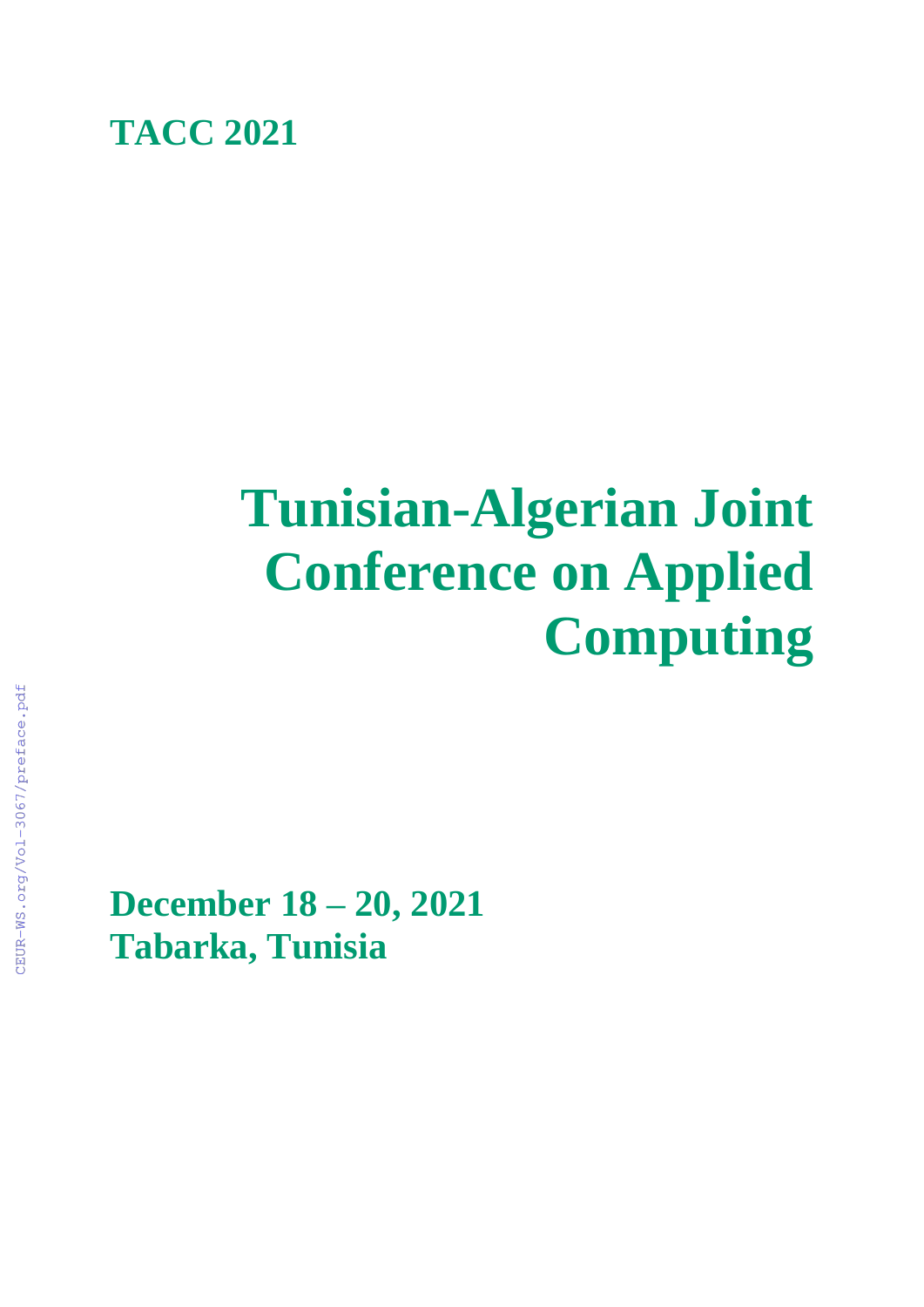## **Preface**

The Tunisian Algerian Conference on Applied Computing (TACC 2021) is a platform for keeping up with advances and changes to a consistently evolving field. Leading researchers and industry experts from Tunisia and Algeria will be presenting the latest studies through papers and oral presentations. This conference edition is dedicated to the study of applied research of real-world problems. It aims to address, both theoretical and applied computer science issues. In addition, a one-day workshop (SoSAA 2021) is held in conjunction with the conference which focuses on the system-of-systems architecture and applications. The TACC 2021 contributions are devoted to the following fields, but is not limited to:

- Artificial Intelligence and Agents
- Distributed Systems
- Information Systems
- Software Engineering
- Software Architecture
- System and Software Security
- Algorithms, automata, and complexity
- Logic, semantics, and theory of programming
- Static analysis, verification, and testing

In response to the call for papers, 27 papers were submitted. Each paper was reviewed by at least three reviewers and evaluated based on the originality, quality, and relevance to the conference topics. The Program Committee selected 18 papers (14 as full papers and 4 as Emerging research papers) for publication in the proceedings and presentation at the Conference. The program was completed with excellent invited talks given by Leila Ben Ayed (University of la Manouba, Tunisia) and Elyes Lamine (Institut National Universitaire Champollion, France).

We would like to express our appreciation to the authors of the submitted papers, the Program Committee members, and the external reviewers. We owe special thanks to the Organizing Committee members for the hard work they did locally in Tabarka.

December 2021

Meriem Belguidoum Faiza Belala Slim Kallel Ahmed Hadj Kacem Mohamed Jmaiel Ismail Bouassida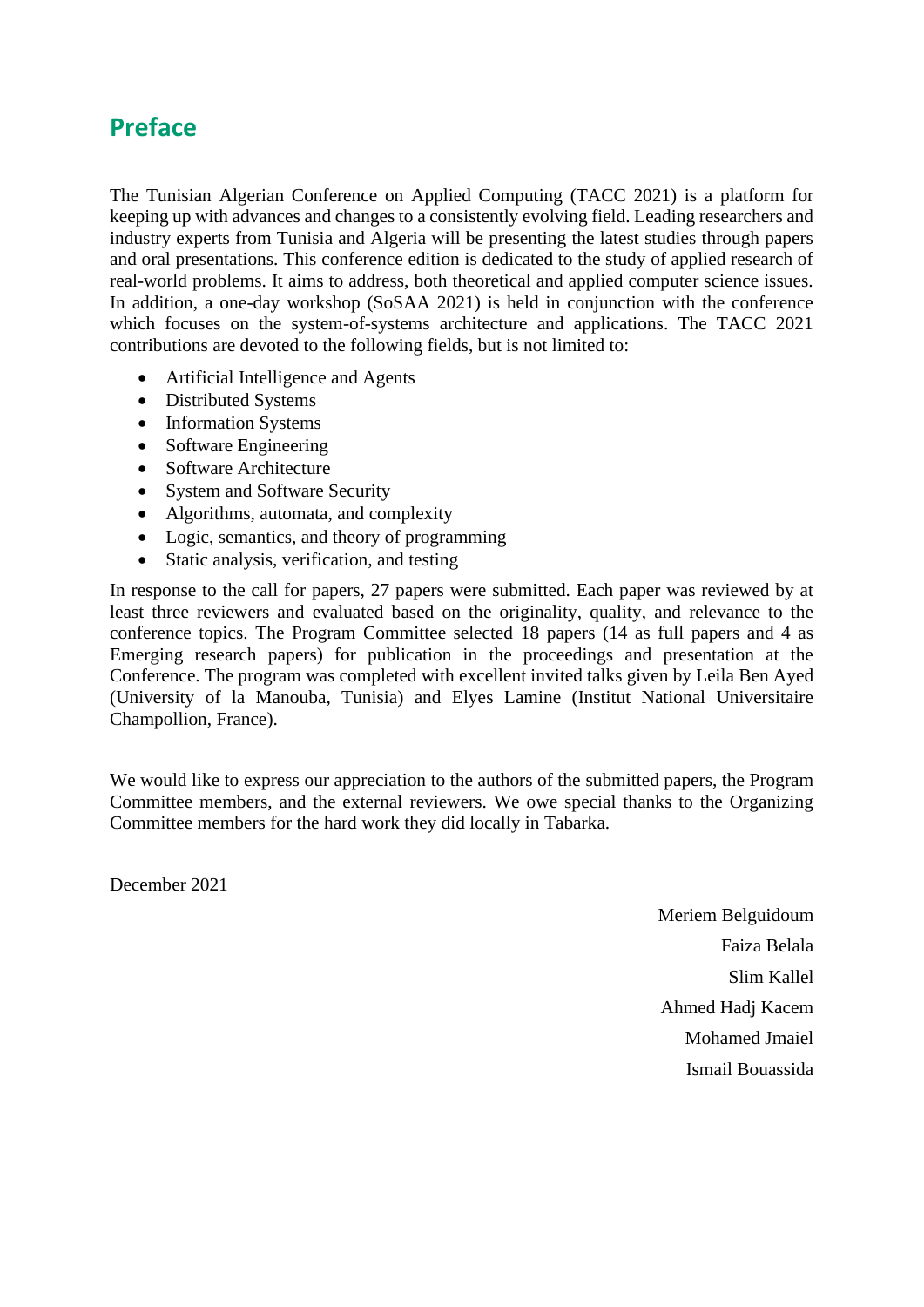## **Conference chairs**

- Meriem Belguidoum, University of Constantine2, Algeria
- Faiza Belala, University of Constantine2, Algeria
- Ahmed Hadj Kacem, University of Sfax, Tunisia
- Mohamed Jmaiel, University of Sfax, Tunisia

## **Program Committee**

- Abdelhafid Zitouni, University of Constantine2, Algeria
- Afef Maalej, University of Sfax, Tunisia
- Ahmed Hadj Kacem, University of Sfax, Tunisia
- Ali Mili, New Jersey Institute of Technology, USA
- Allaoua Chaoui, University of Constantine2, Algeria
- Allel Hadj Ali, Université de Poitiers, France
- Chafia Bouanaka, University of Constantine2, Algeria
- Chaker Mezioud, University of Constantine2, Algeria
- Diamel Benmerzoug, University of Constantine2, Algeria
- Faiez Gargouri, University of Sfax, Tunisia
- Faiza Belala, University of Constantine2, Algeria
- Fateh Latreche, University of Constantine2, Algeria
- Fouzia Benchikha, University of Constantine2, Algeria
- Hatem hadj Kacem, University of Sfax, Tunisia
- Ilham Kitouni, University of Constantine2, Algeria
- Ismail Bouassida, University of Sfax, Tunisia
- Kamel Barkaoui, CNAM, Paris, France
- Khalil Drira, University of Toulouse, France
- Khouloud Boukadi, University of Sfax, Tunisia
- Leila Ben Ayed, University of Mannouba, Tunisia
- Lamia Belguith, University of Sfax, Tunisia
- Larbi Sekhri, University of Oran, Algeria
- Lotfi Ben Romdhane, University of Sousse, Tunisia
- Mahmoud Boufaida, University of Constantine2, Algeria
- Meriem Belguidoum, University of Constantine2, Algeria
- Mohamed Baatouche, Princess Nourah Bint Abdulrahman University, KSA
- Mohamed Hammami, University of Sfax, Tunisia
- Mohamed Jmaiel, University of Sfax, Tunisia
- Mohamed Mosbah, University of Beaurdaux, France
- Mohamed Sellami, Institut Polytechnique de Paris, France
- Moufida Maimour, Université de Loraine, France
- Mouna Torjmen, University of Sfax, Tunisia
- Mustapha Kamel Abdi, University of Oran, Algeria
- Nabil Hameurlain, University of Pau, France
- Nacer Eddine Zarour, University of Constantine2, Algeria
- Nadia Zeghib, University of Constantine2, Algeria
- Nardjes Bouchemal, Centre universitaire de Mila, Algérie
- Narjes Bellamine, University of Manouba, Tunisia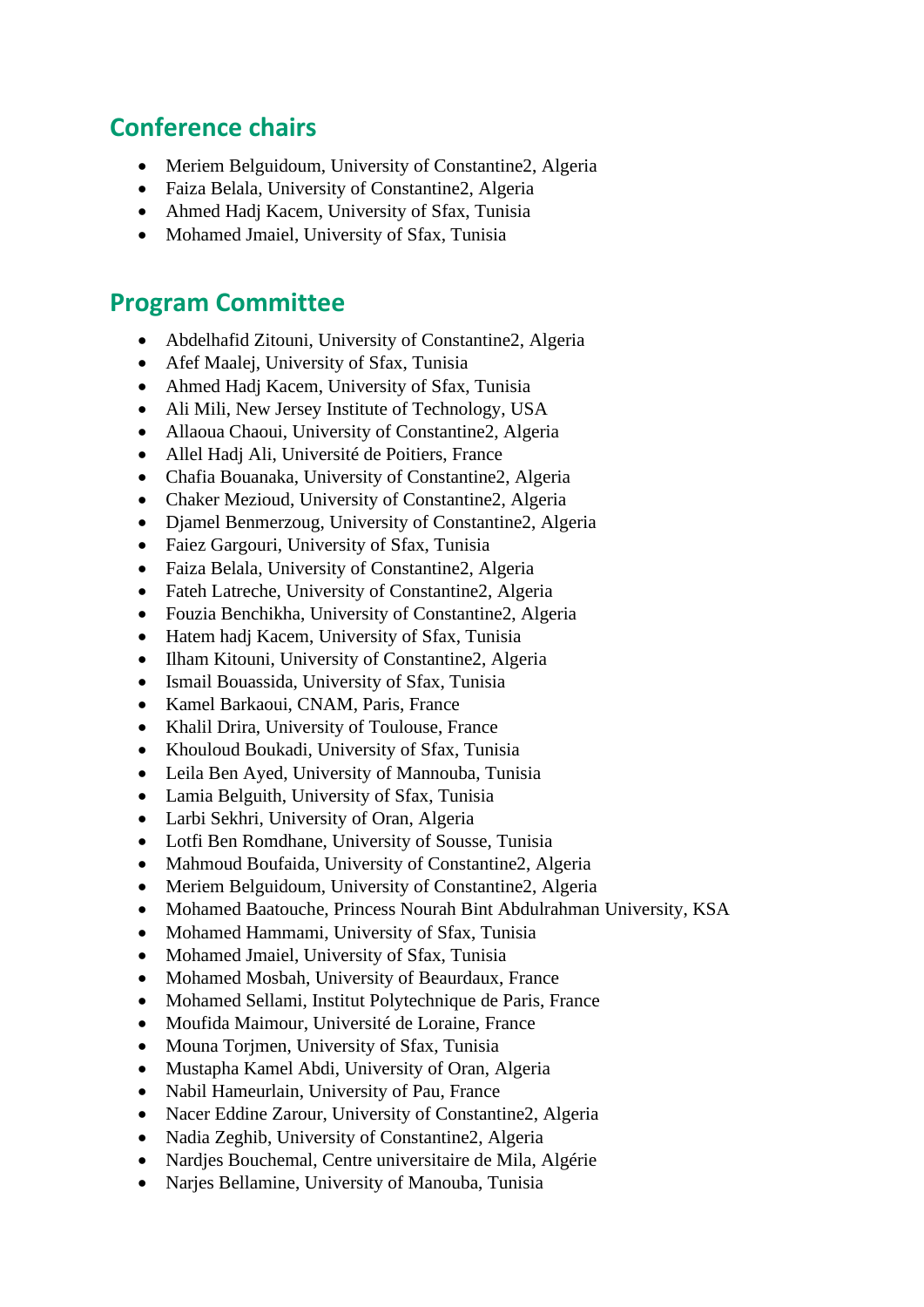- Nasser-Eddine Rikli, Saud University, KSA
- Ouajdi Korbaa, University of Sousse, Tunisia
- Rafik Bouaziz, University of Sfax, Tunisia
- Said Brahimi, University of Guelma, Algeria
- Said Ghoul, Philadelphia University, Jordan
- Salim Chikhi, University of Constantine2, Algeria
- Slim Kallel, University of Sfax, Tunisia
- Souham Meshoul, Princess Nourah Bint Abdulrahman University, KSA
- Walid Gaaloul, Institut Polytechnique de Paris, France
- Walid Mahdi, University of Sfax, Tunisia
- Yamine Ait Ameur, IRIT/ENSEEIHT Toulouse, France
- Zakaria Benzadri, University of Constantine2, Algeria
- Zizette Boufaida, University of Constantine2, Algeria

# **Organizing Committee**

- Ismail Bouassida, University of Sfax, Tunisia
- Kamel Boukhelfa, University of Constantine2, Algeria
- Mohamed Hedi Fourati, University of Sfax, Tunisia
- Sahar Smaali, University of Constantine2, Algeria
- Saoussen Cheikhrouhou, University of Sfax, Tunisia
- Slim Kallel, University of Sfax, Tunisia
- Nesrine Khabou, University of Sfax, Tunisia
- Zakaria Benzadri, University of Constantine2, Algeria
- Zakaria Lakhdara, University of Constantine2, Algeria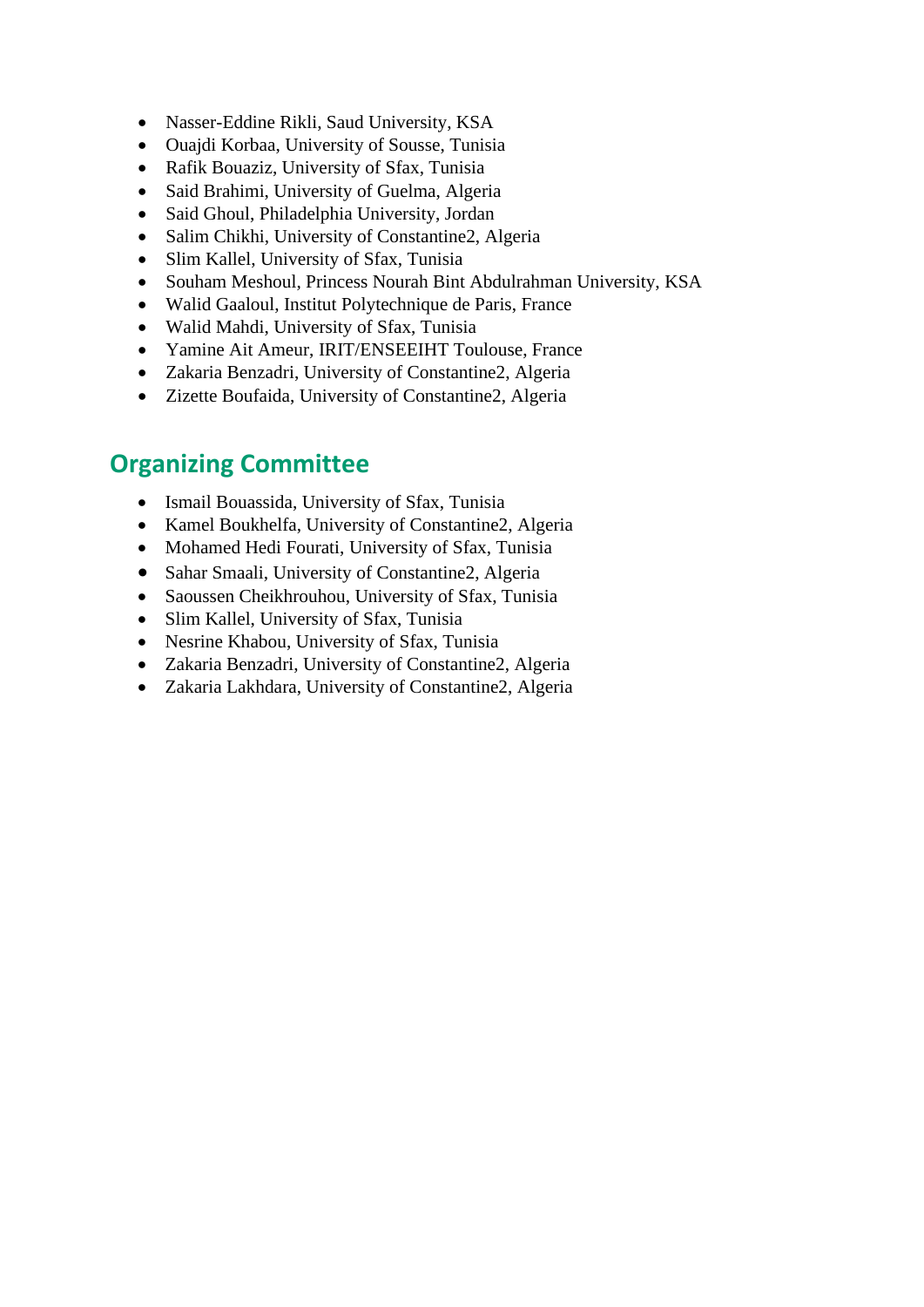# **Accepted papers**

**Temporal Constraints in Smart Contract-Based Process Execution: A Case Study of Organ Transfer by Healthcare Delivery Drone**

*Amal Abid, Saoussen Cheikhrouhou*, *Slim Kallel, and Mohamed Jmaiel*

**A persuasive system to improve physical activities of older adults**

*Houssem Aloulou, Hamdi Aloulou, Bessam Abdulrazak*, *and Ahmed Hadj Kacem*

#### **A Meta-Modeling Approach to Describe Internet of Things Architectures**

*Abdessamad Saidi, Mohamed Hadj Kacem, Imen Tounsi*, *and Ahmed Hadj Kacem*

**Business process implementation through SaaS services composition** *Mouna Rekik, Manel Fourati*, *and Khouloud Boukadi*

**Multi-Level SLA Specification Language for IoT Applications**

*Noureddine Staifia and Meriem Belguidoum*

**Testing Timed Systems Using Determinization Techniques for One-Clock Timed Automata**

*Moez Krichen*

#### **Parsing Arabic using deep learning technology**

*Rahma Maalej, Nabil Khoufi*, *and Chafik Aloulou*

#### **A deployment approach for Smart Building applications**

*Imen Abdennadher*, *Ismael Bouassida Rodriguez*, *and Olfa Awled Al Hadj Abdalah*

#### **Towards a metamodeling approach For IoT based System of Systems** *Sahar Smaali and Rachida Boucebsi*

#### **Social media influence analysis Techniques Systematic Literature Review** *Yosr Sahnoun*, *Mariam Chaabane*, *and Ismael Bouassida Rodriguez*

### **Data-based Guiding Framework for Digital Transformation**

*Zakaria Maamar*, *Saoussen Cheikhrouhou*, *and Said Elnaffar*

#### **TUNisia-Italy Cross-Border Environment Net platform for emergency response (NETTUNIT): project presentation and early results** *Mohamed Hedi Fourati*, *Saoussen Cheikhrouhou*, *Slim Kallel*, *and Mohamed Jmaiel*

**A deep learning-based approach for segmenting and counting reproductive organs from digitized herbarium specimen images using refined Mask Scoring R-CNN** *Abdelaziz Triki, Bassem Bouaziz*, *Jitendra Gaikwad*, *and Walid Mahdi*

#### **From CA-BRS to BPMN: Formal Approach for Modeling Adaptive Security in Cyber-Physical Systems**

*Ayoub Bouheroum*, *Djamel Benmerzoug*, *Sofiane Mounine Hemam*, *and Faiza Belala*